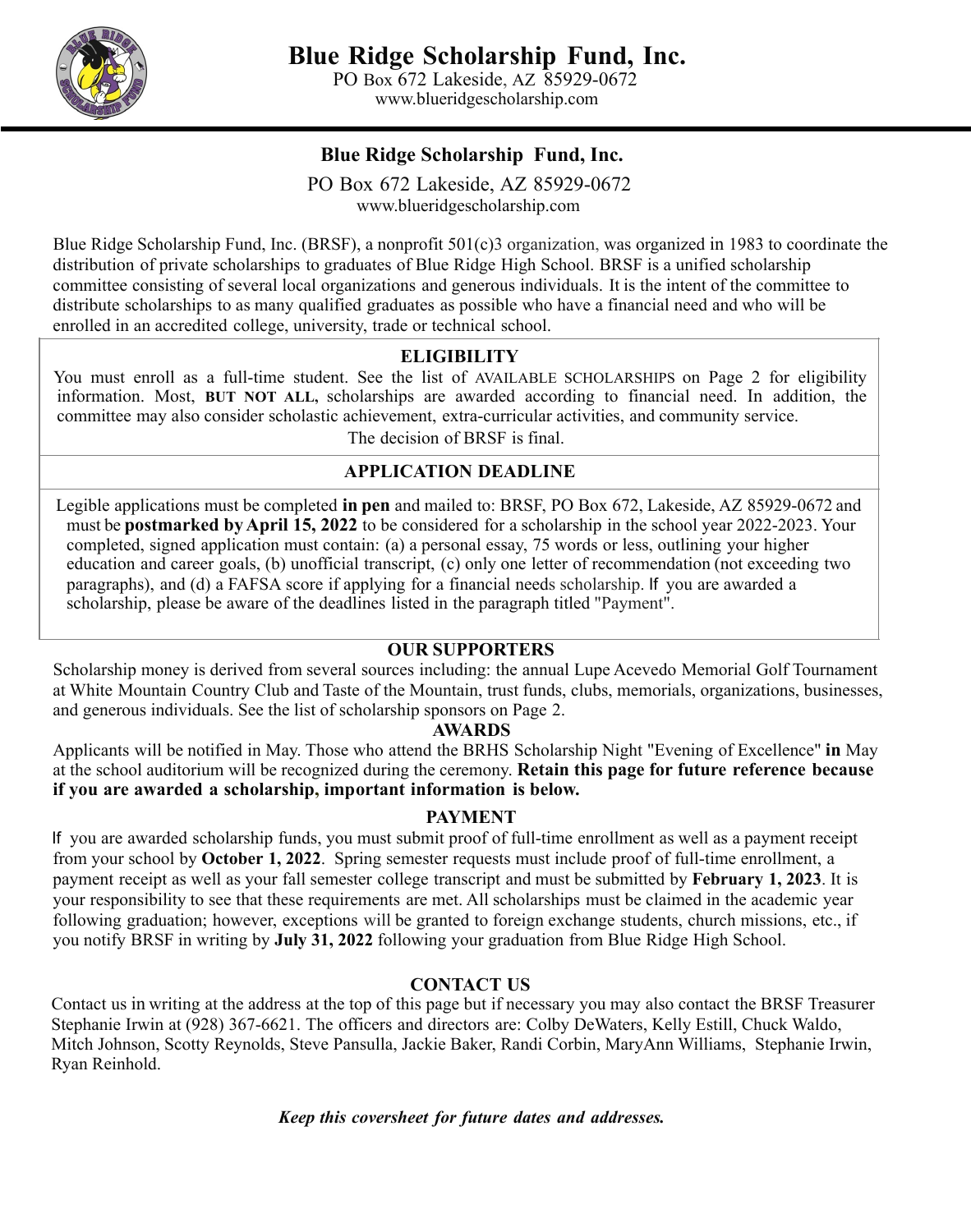

PO Box 672 Lakeside, AZ 85929-0672 [www.blueridgescholarship.com](http://www.blueridgescholarship.com/)

## **BRSF SCHOLARSHIP APPLICATION** (page 1)

**Your Name:**

*(Last Name, First Name)*

# **AVAILABLE SCHOLARSHIPS**

You may apply for any of the scholarships listed below by completing the attached Application. Mark the box of as many scholarships for which you may be eligible.

- □ **Blue Ridge Scholarship Fund** scholarships are open to all graduates who submit FAFSA score which demonstrates financial need.
- □ **Lupe Acevedo Memorial Scholarship** is open to any graduate who was an athlete at BRHS and attending Northern Arizona University with financial need.
- □ **Navopache Electric Cooperative** scholarship is awarded to a graduate whose parent(s) or legal guardians are members. On a separate sheet, list your name, your parent(s)' name, the membership account number found on monthly bill with a recent photo of the applicant.
- □ **Rotary Club of the White Mountains** awards scholarships to any graduate with preference to students-of the-month and RYLA delegates.
- □ **Ben Thomas Scholarship** is awarded to a Boy Scouts of America Eagle Scout. On a separate sheet, list your BSA unit number and write a short essay on "What I did to improve my Scout unit and to make my community a better place."
- □ **Gillespie Family Foundation Scholarship** is open to all graduates who have a medical condition and financial need.
- □ **White Mountain Country Club** is open to all graduates with preference to employees of WMCC.
- □ **Buddy and Tom Wise Scholarship** is open to all graduates who will attend ASU.
- □ **Howard Williams Memorial Scholarship** is open to all graduates who will study Industrial Arts, including but not limited to Automotive Studies, Welding, and trade industries. Must maintain a B+ or better average and be attendance motivated.
- □ **Jack Barker Memorial Scholarship** is open to all graduates.
- □ **Jim Crampton Memorial Scholarship** is open to any student who plans to study accounting or who has played on the golf team.
- □ **Paul Colarich Scholarship** is open to all graduates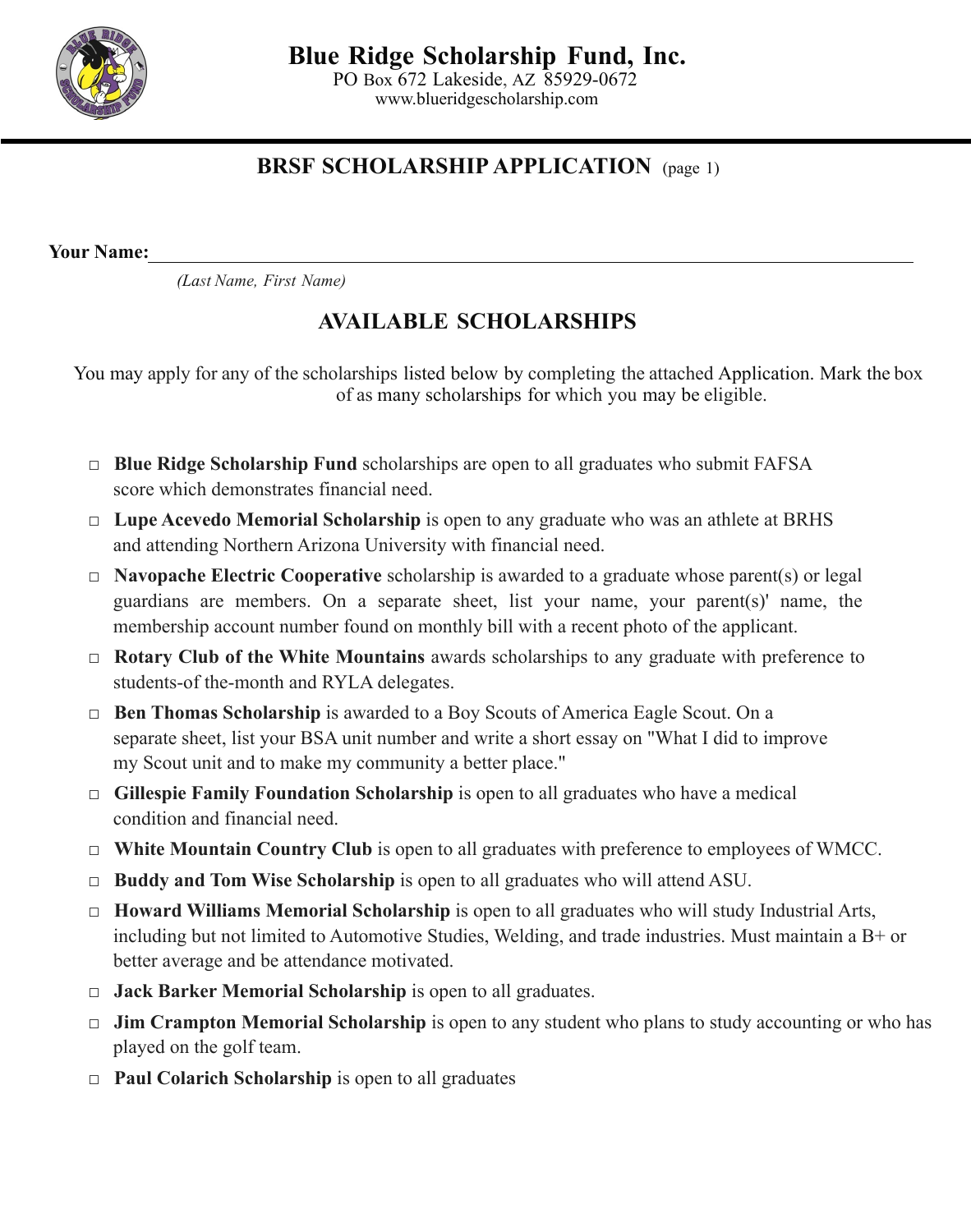

## **Blue Ridge Scholarship Fund, Inc.**

PO Box 672 Lakeside, AZ 85929-0672 [www.blueridgescholarship.com](http://www.blueridgescholarship.com/)

# **BRSF SCHOLARSHIP APPLICATION** (Page2)

| <b>Your Name:</b> Your Name:                                                                                                                                                                                                   | Your age                                                                                                   |
|--------------------------------------------------------------------------------------------------------------------------------------------------------------------------------------------------------------------------------|------------------------------------------------------------------------------------------------------------|
| (Last Name, First Name)                                                                                                                                                                                                        |                                                                                                            |
|                                                                                                                                                                                                                                |                                                                                                            |
|                                                                                                                                                                                                                                |                                                                                                            |
|                                                                                                                                                                                                                                | Your home phone: Vour cell or message phone: Vour cell or message phone:                                   |
| Your email address: Now the same state of the state of the state of the state of the state of the state of the state of the state of the state of the state of the state of the state of the state of the state of the state o |                                                                                                            |
| relatives, or legal guardian. Whom may we contact to verify this information?                                                                                                                                                  | With whom do you reside? (circle all that apply) mother, father, foster parents, live alone, grandparents/ |
| <u> 1989 - Johann Barn, amerikansk politiker (</u>                                                                                                                                                                             | Phone Phone                                                                                                |
| Explain any financial hardship situations if applicable:                                                                                                                                                                       |                                                                                                            |
|                                                                                                                                                                                                                                |                                                                                                            |
| Will you get financial help from your family next year? Explain:                                                                                                                                                               | <u> 1980 - Andrea Andrew Maria (h. 1980).</u>                                                              |
|                                                                                                                                                                                                                                |                                                                                                            |
|                                                                                                                                                                                                                                |                                                                                                            |
|                                                                                                                                                                                                                                | Excluding you, how many children are living at home or attending college now?                              |
|                                                                                                                                                                                                                                |                                                                                                            |
|                                                                                                                                                                                                                                | Will you be employed during the summer or during the semester? Explain:                                    |
| Tell us about other scholarships that you have received or expect to receive:                                                                                                                                                  |                                                                                                            |
|                                                                                                                                                                                                                                |                                                                                                            |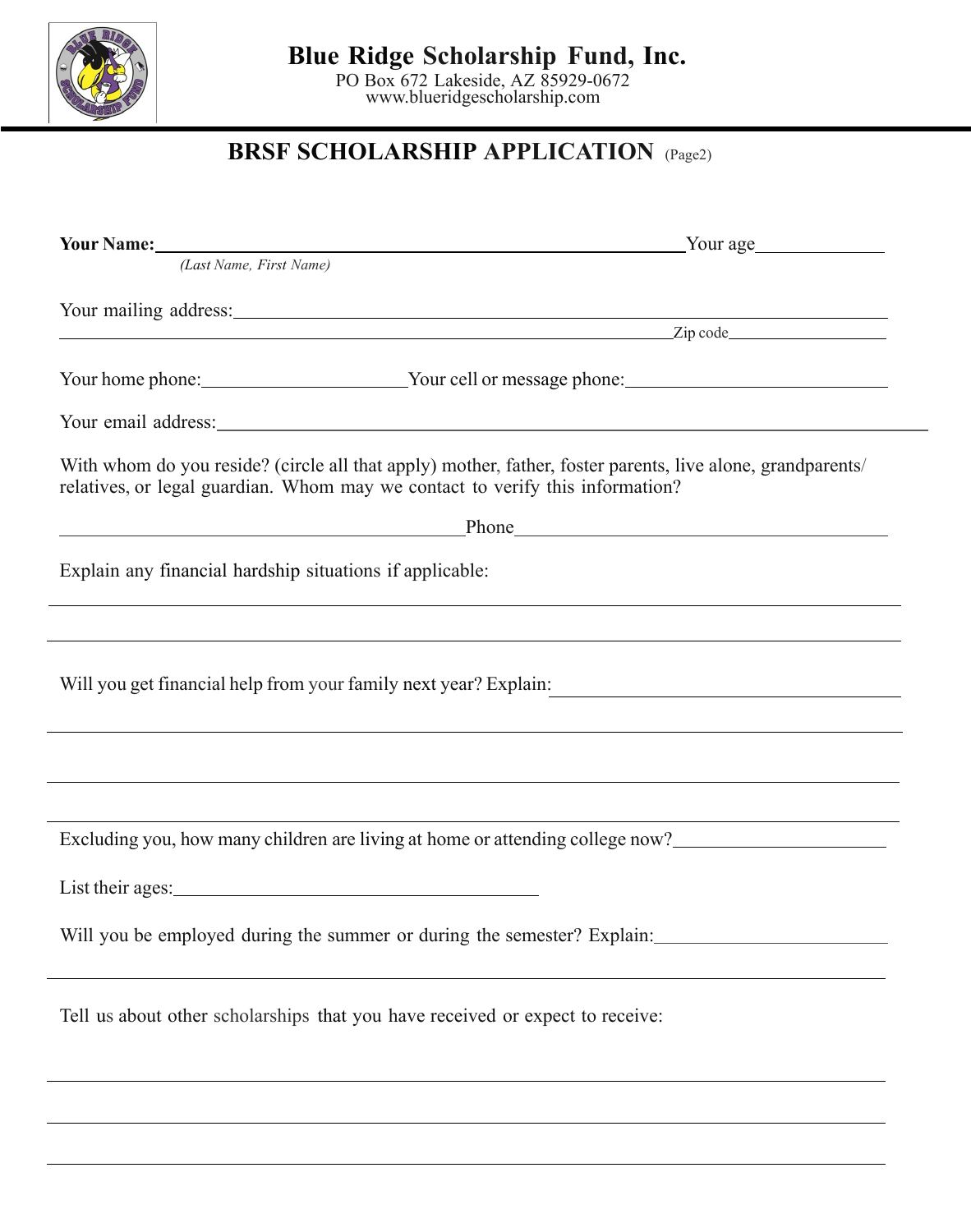

**Blue Ridge Scholarship Fund, Inc.**

PO Box 672 Lakeside, AZ 85929-0672 [www.blueridgescholarship.com](http://www.blueridgescholarship.com/)

# **BRSF SCHOLARSHIP APPLICATION** (Page3)

| <b>Your Name:</b> |                                   |            | (Last Name, First Name)                                                                                                                                   |        |  |  |
|-------------------|-----------------------------------|------------|-----------------------------------------------------------------------------------------------------------------------------------------------------------|--------|--|--|
|                   |                                   |            |                                                                                                                                                           |        |  |  |
|                   | What is your GPA?                 |            | What is your academic ranking?                                                                                                                            |        |  |  |
|                   | Standard                          | Vocational | What type of high school diploma will you be awarded at graduation? (circle one)<br>College Prep                                                          | Honors |  |  |
|                   | What is your? ACT score SAT score |            |                                                                                                                                                           |        |  |  |
|                   |                                   |            | What is your FAFSA score? This is your six-digit EFC (Expected Family Contribution) which you<br>received via e- mail from FAFSA. Insert your score here: |        |  |  |
|                   |                                   |            | What school do you plan on attending in 2022-2023:                                                                                                        |        |  |  |
|                   |                                   |            | List volunteer work, community service, and/or church activities (include approx. dates):                                                                 |        |  |  |
|                   |                                   |            |                                                                                                                                                           |        |  |  |
|                   |                                   |            | List your paid jobs (include approx. dates and places): _________________________                                                                         |        |  |  |
|                   |                                   |            |                                                                                                                                                           |        |  |  |
|                   |                                   |            | List any advanced training or college courses you have completed while in high school:                                                                    |        |  |  |
|                   |                                   |            |                                                                                                                                                           |        |  |  |
|                   |                                   |            | List honors and awards you have received while in high school:                                                                                            |        |  |  |
|                   |                                   |            |                                                                                                                                                           |        |  |  |
|                   |                                   |            | List the clubs, sports, and student government you were involved in:                                                                                      |        |  |  |
|                   |                                   |            |                                                                                                                                                           |        |  |  |